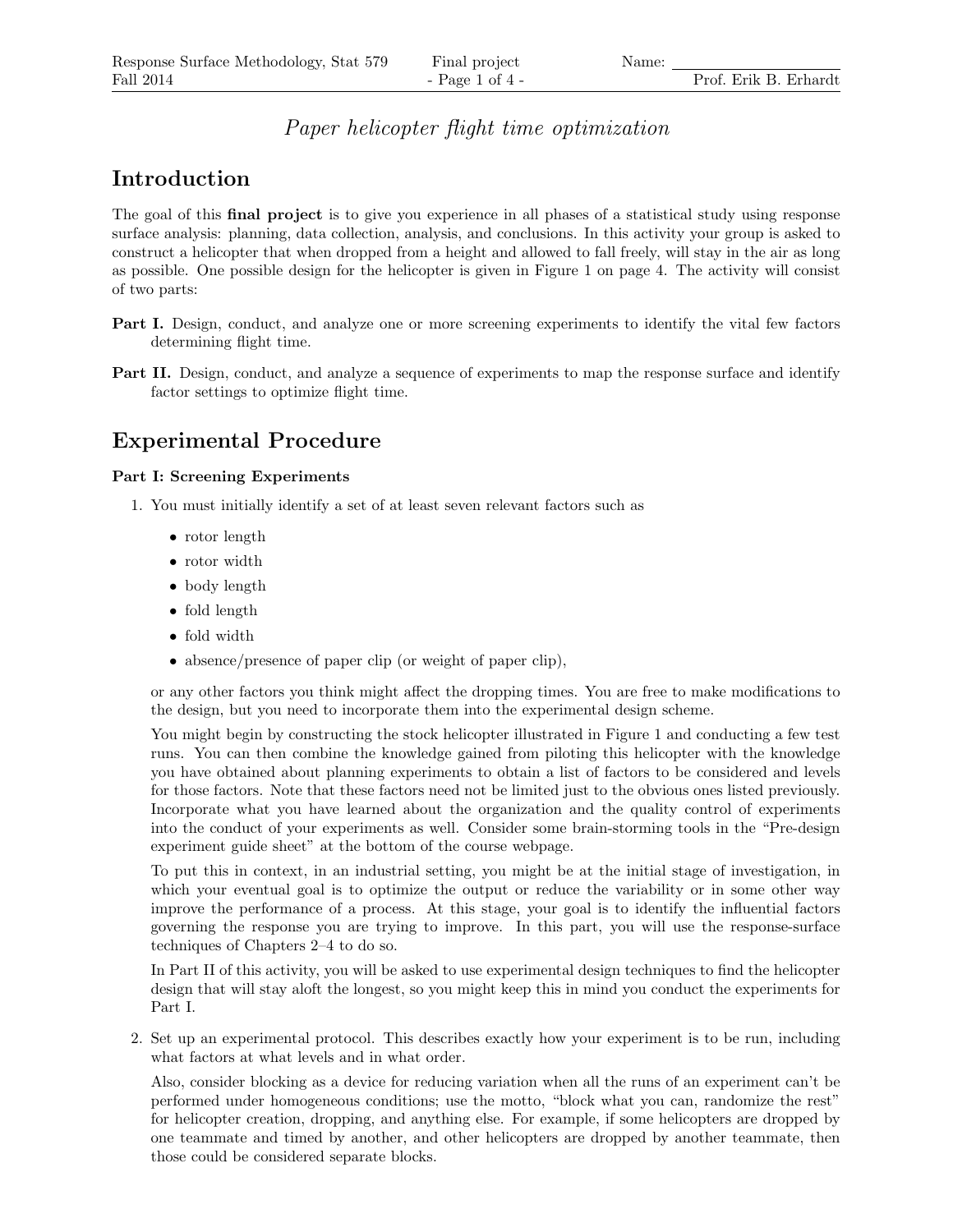- 3. Collect the data and analyze the results.
- 4. The results from your first experiment will likely lead to further experiments as you seek to resolve confounding and identify the vital few significant factors in keeping the helicopter aloft.

#### Part II: Optimizing

Once you have obtained the vital few significant factors from Part I, it is time to begin optimizing your design. In this part, you will use the response-surface techniques of Chapters 5–7 to do so. Exactly how you proceed will depend on the results from Part I (so it might be a good idea to have a talk with your instructor).

## Reporting the Results

You are to write a single report in the project report format (see end of document). In addition to the general instructions for a project report, you should also include the following:

#### For Part I

- 1. A description of the process of experimentation you used. Include information on the tools and techniques you used to plan and conduct the experiments. Tell what steps you took to maintain the quality of experimentation.
- 2. A description of your experiments, including the configurations run, the factors you identified, the levels of the factors used in the experiments, and the responses observed. In other words, a complete description of your experiments and the data from those experiments. Also include the reasons for your choices.
- 3. The results of confirmatory experiments.
- 4. Your conclusions. These should include the factors that were important and unimportant in determining the response and whether there was significant curvature or interaction.
- 5. A critique of your experiments. What went right? What went wrong? How could the experiments be improved? How confident are you in your data?

#### For Part II

- 1. A description of the process of experimentation you used. Include information on the tools and techniques you used to plan and conduct the experiments. Tell what steps you took to maintain the quality of experimentation.
- 2. A description of your experiments, including the configurations run, the factors you identified, the levels of the factors used in the experiments, and the responses observed. In other words, a complete description of your experiments and the data from those experiments. Include the reasons for your choices. Of particular interest is the sequence of experiments you ran and the rationale leading from one experiment to the next.
- 3. The results of confirmatory experiments.
- 4. Your conclusions.
- 5. A critique of your experiments. What went right? What went wrong? How could the experiments be improved? How confident are you in your data?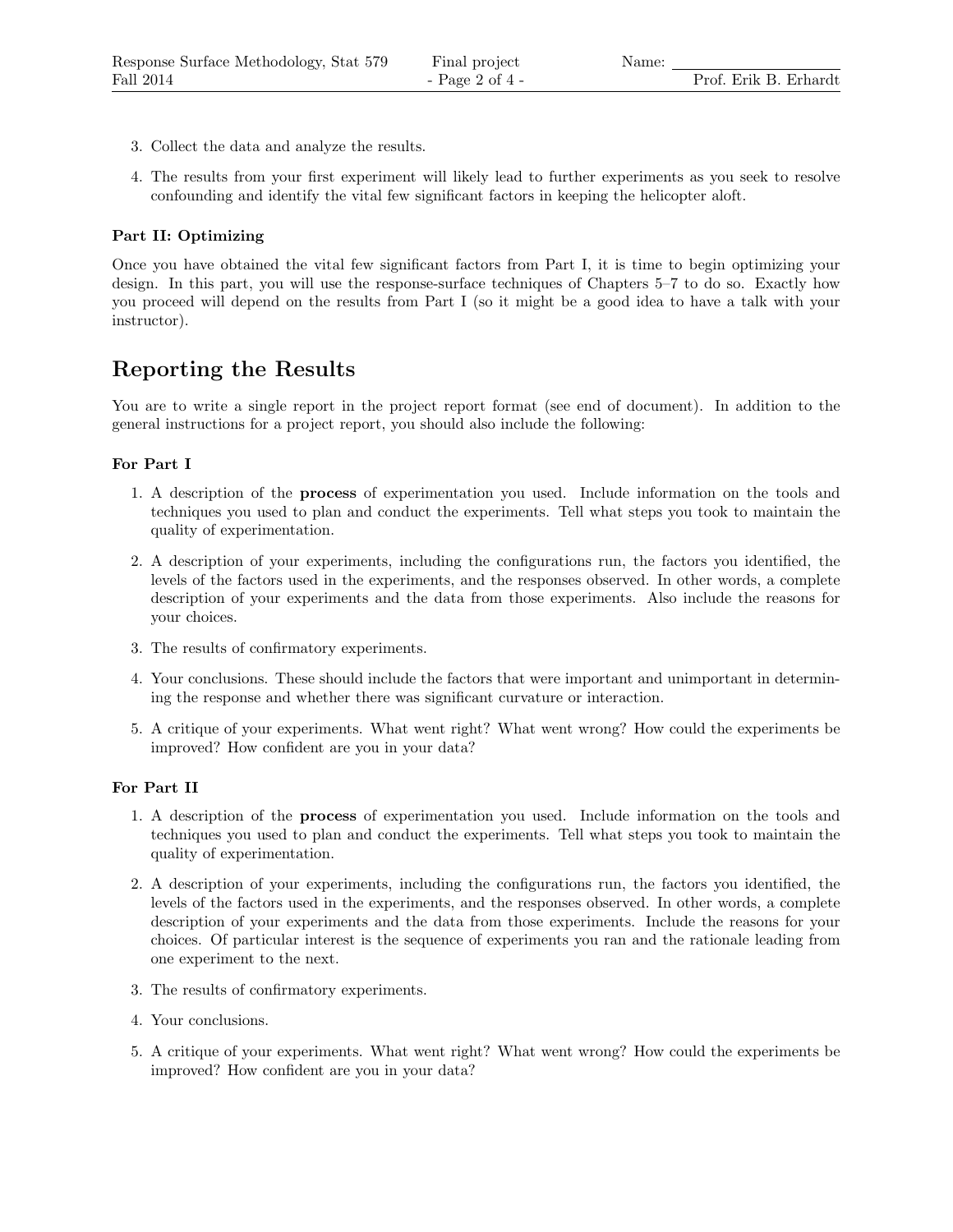# Project Report

The project report must contain sections 1–5 below. Below is a description of what I will be looking for when I grade the project report. The grade for the project report will be assigned according to the percentages indicated:

- 1. Executive Summary (5%) A one page or less summary of the problem, data generation method, analysis and conclusions. Points will be assigned for conciseness, accuracy and content. (Note that this is a brief summary of items 2–5 below designed to give the essence of the report without the details.)
- 2. Problem Description (10%) Why are you conducting this study? What is the question (or questions) you are trying to answer?
- 3. Data Generation (20%) Is the data generation method you conducted appropriate to answering the questions you want to answer? Is it designed properly? If you conduct a sequence of data generating schemes, are the procedures you follow logical and justified by the previous results? Note that this section must contain a description of the pilot study, its results, and how those results were used in designing the main study.
- 4. Analysis (50%) Is the analysis appropriate and thorough? Does it provide an answer to the questions you asked? Are needed assumptions for statistical methods satisfied? How are missing values or outliers handled? Have you gotten all that can be gotten from the data?
- 5. Conclusions (15%) Appropriateness (are conclusions based on results?), clarity, justification (are arguments well supported?).
- 6. **Appendix**  $(0\%)$  The appendix should include well-annotated code for reading and manipulating data, performing analysis, etc. Someone reading your report should be able to understand and reproduce all of your analysis.

### Project Presentation

As a team, you will give fifteen-minute presentations on the last day of class. Consider having some photographs in addition to presenting your process, since it's more fun that way.

### Drop-off contest

After project presentations we will find a good place to have a helicopter flight contest. Each team will drop their winning helicopter three times and those times will be recorded. A "cost" of +0.2 seconds will be added for each helicopter used in all the experiments required to find the optimal helicopter. This cost is to encourage you to find an optimum in few experiments. (In the past we have had teams make 100s of helicopters!) If, based on three drops, no team is the clear winner based on multiple comparisons based on Fisher's Least Significant Difference (i.e., no correction), then we will continue to drop until we either have a significant winner or a team concedes. Winning is it's own reward.